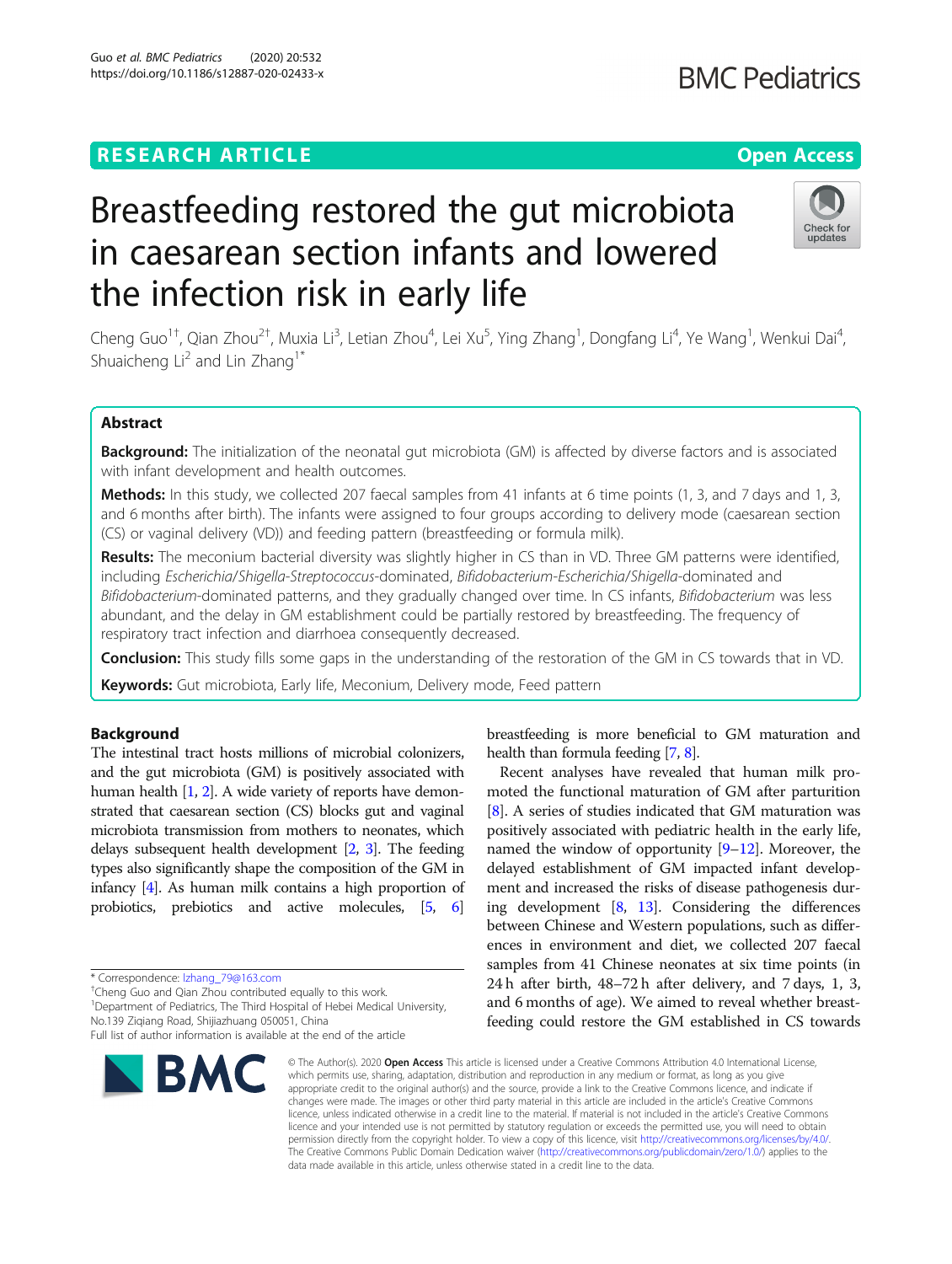that in vaginal delivery (VD) and lower the risk of infections in early life [[7,](#page-4-0) [14\]](#page-4-0).

#### Methods

### Participant enrolment

The infants were enrolled from the Third Hospital of Hebei Medical University between Dec 2011 and Apr 2013. The inclusion criteria for mothers were as follows: i) no family allergy history; ii) no obesity, diabetes, allergic diseases, cardiovascular diseases or constipation during pregnancy; iii) full-term labour  $(>= 37$  gestational weeks); iv) infants were fed by pure human milk (B group) or pure formula milk without prebiotics (F group). In combination with the mode of delivery (CS or VD), the enrolled children were assigned into four groups (VD\_B, VD\_F, CS\_B and CS\_F).

#### Sample collection

During the regular examination at 6 time points (1, 3, and 7 days and 1, 3, and 6 months after birth), all faecal samples were collected under a nurse's guidance using sample swabs (iClean, Huachenyang (Shenzhen) Technology Co., LTD, China) and stored in sterilized tubes (62–558-201, SARSTEDT AG & Co., KG, Germany). The collected samples were transferred to a − 80 °C freezer within 30 min after collection for long-term storage. Respiratory tract infection (RTI) and diarrhoea were recorded during the first year of life (Supplementary File [1\)](#page-4-0). A total of 207 stool samples from 41 infants were collected between December 2011 and October 2014.

#### DNA preparation and sequencing

Faecal bacterial DNA was extracted with the E.Z.N.A. DNA Kit (Omega BioTek, Norcross, GA, United States), and then, the V3–4 region of the 16S rDNA gene was amplified by the primers 338F (ACTCCTACGGGAGG CAGCAG) and 806R (GGACTACHVGGGTWTCTAAT) using a PCR kit (TransGenAP221–02, Peking, China). The verified amplicon products were then used to construct an amplicon library. Then, high-throughput DNA sequencing was conducted on the MiSeq platform (Illumina, San Diego, CA, United States).

#### Bioinformatics analysis

The raw sequencing reads were filtered by Mothur software (v.1.43.0) with our in-house optimized scripts [[15](#page-4-0), [16\]](#page-4-0). The raw reads meeting any of the following criteria were removed: i) contained adapter sequences, ii) accumulated low-quality bases (lower than 20) at more than 10% of the read length. Then, the filtered paired reads were connected to tags with 10 bp overlaps. Tags were then clustered into operational taxonomic units (OTUs) using the Usearch method (v.10.0) [\[17](#page-4-0)]. Taxonomical annotation of OTUs was conducted using the RDP

classifier (v.2.2) against the Greengenes database (v 13.5). Bacterial diversity was calculated by Mothur software, and the confounding effect of phenotypes was assessed through permutational multivariate analysis of variance (PERMANOVA). The stratification analysis of the delivery mode and feeding patterns was conducted by NMDS. The samples were assigned to the representative clusters based on the relative abundances of different microbial components according to the MetaHIT enterotype calculation method [[18\]](#page-4-0).

#### Statistical analysis

The chi-square test was applied to analyse categorical variable differences, and one-way analysis of variance was used to assess continuous variables. The Wilcoxon ranksum test was applied to evaluate significant differences in bacterial diversity and abundance between groups. Multiple statistical results from the Wilcoxon rank-sum test were adjusted with the Benjamini and Hochberg method (FDR < 0.05) using "p.adjust" in R (v. 3.6.0).

## Results

All microbial samples were assigned to four groups according to delivery mode (VD and CS) and feeding pattern (breastfeeding, B; formula milk, F): VD\_B (14 infants with 69 samples), VD\_F (10 infants with 53 samples), CS\_B (7 infants with 31 samples) and CS\_F (10 infants with 54 samples) (Fig. [1,](#page-3-0) Table [1](#page-3-0)). There were no significant differences in infant gender, gestational age or mother's age (Table [1](#page-3-0), Supplementary File [1\)](#page-4-0) between groups. Breastfeeding was significantly associated with a lower incidence of RTI and diarrhoea in both VD and CS infants ( $P$ -value < 0.001 and < 0.001, Table [1\)](#page-3-0). In addition, PERMANOVA showed that the feeding pattern was the most dominant factor shaping the GM in the first 6 months ( $P$ -value =0.004).

Although insignificant, the GM diversity in CS neonates  $(3.18 \pm 0.68)$  was higher than that in VD neonates  $(3.01 \pm 1.004)$ 1.51) at six time points (Supplementary File [2A](#page-4-0)). Compared to CS infants, Bifidobacterium was enriched nearly two-fold in the VD infants' meconium  $(20.70\% \pm 20.01)$ (Supplementary File [3\)](#page-4-0). Other accumulated microbial components in CS infants included Escherichia/Shigella, Enterococcus, Streptococcus, Burkholderia, Acinetobacter, Lactobacillus and Ralstonia (Supplementary File [3](#page-4-0)).

The 207 faecal samples collected were classified into 3 clusters according to GM structure. Escherichia/Shigella and unclassified taxa dominated the GM in Cluster 1, while *Bifidobacterium* and unclassified taxa were dominant in the GM of Cluster 2 (Fig. [1](#page-3-0)a). In Cluster 3, Bifidobacterium was the most abundant genus in the GM (Fig. [1a](#page-3-0)). In the first week, the Cluster1 GM pattern was identified in most of the samples (Fig. [1](#page-3-0)b), and the relative abundances of Enterococcus and Escherichia/Shigella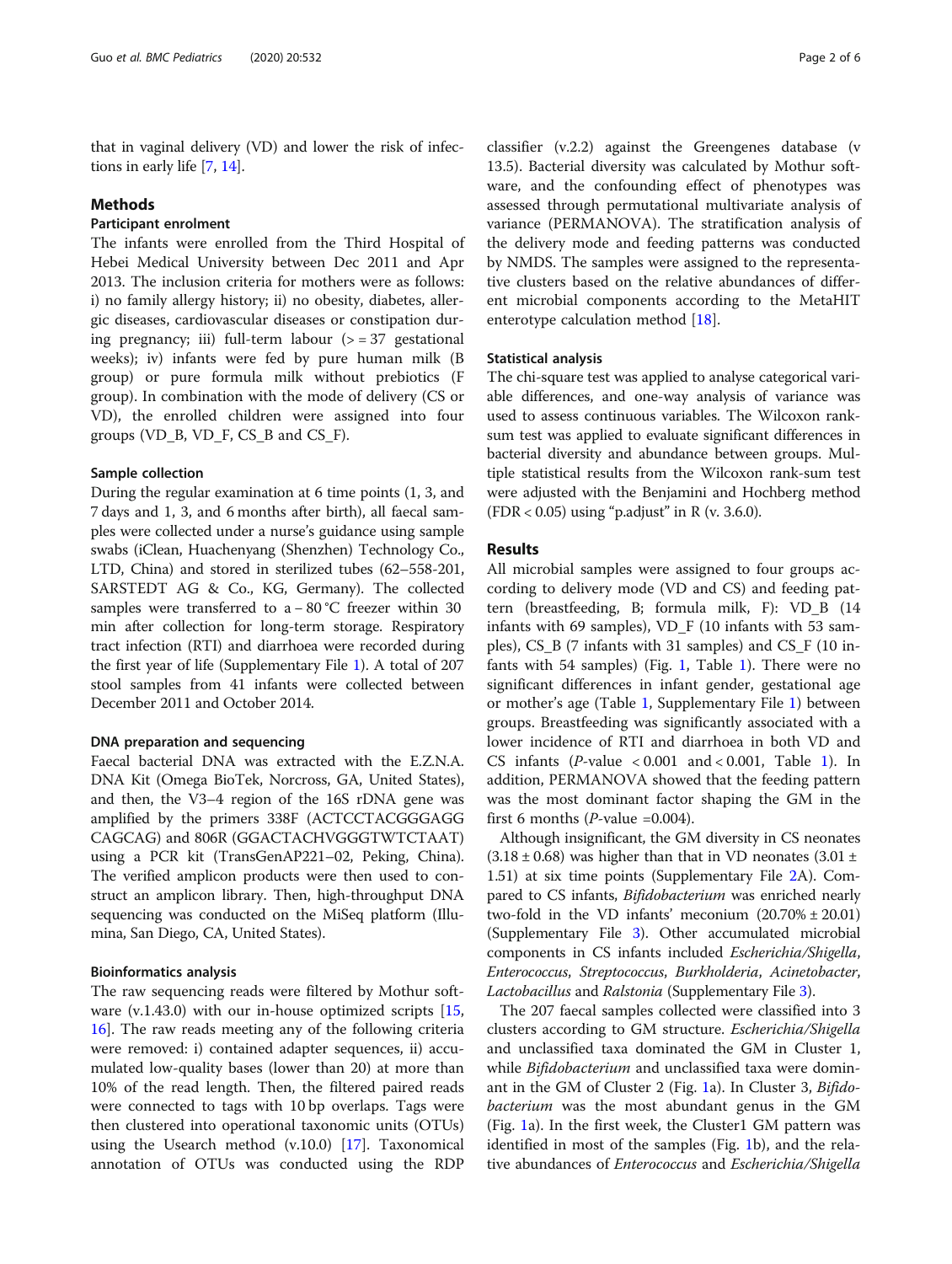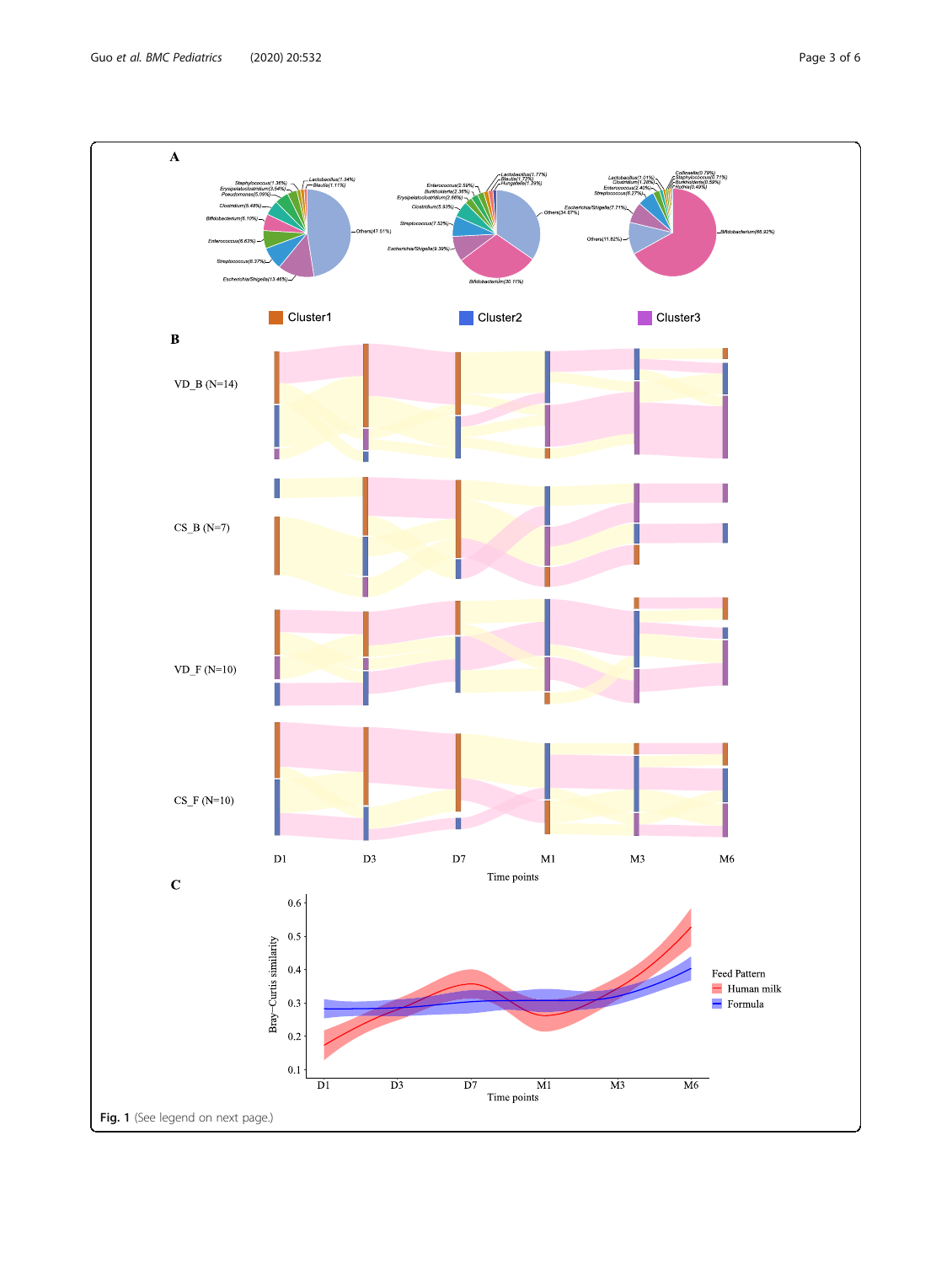#### <span id="page-3-0"></span>(See figure on previous page.)

Fig. 1 The patterns of the infant gut microbiota changed dynamically over time. a The GM clustered into 3 patterns. Each pie chart represents one GM pattern with the top 10 bacteria and others. GM Cluster 1 is Escherichia/Shigella-Streptococcus dominant and is coloured orange, Cluster 2 is Bifidobacterium-Escherichia/Shigella dominant and is coloured blue, and Cluster 3 is Bifidobacterium dominant and is coloured purple. **b** The dynamic change in GM patterns during the first half-year was different in four groups, including VD\_B (vaginal delivery and breastfeeding), CS\_B (caesarean section and breastfeeding), VD\_F (vaginal delivery and formula feeding) and CS\_F (caesarean section and formula feeding). The bar colour represents the GM pattern, and the bar length represents the proportion. The ribbon between bars indicates the changes in the GM pattern, where pink represents maintenance and yellow represents change. c Beta-diversity measured the difference in microbiota between CS and VD with age. Human milk (red colour) is better at restoring the infant gut microbiota than formula (blue colour)

increased slightly (Supplementary File [3\)](#page-4-0). The abundance of the meconium-dominant Pseudomonas decreased sharply on day 3, especially in infants receiving breastfeeding  $(P-value = 0.004, 0.028$  in VD\_B and CS\_B) (Supplementary File [3\)](#page-4-0). During the neonatal period, especially from D7 to M1, the GM composition shifted from Cluster 1 to Cluster 2 or Cluster 3 (Fig. 1b). Bifidobacterium was significantly enriched in the GM of breastfeeding infants  $(P-value = 0.004, 0.028$  in VD B and CS\_B) (Supplementary File [3](#page-4-0)). The CS\_F group contained the most abundant unclassified taxon and the lowest Bifidobacterium load in the GM, while VD\_B infants had the opposite trend. When receiving breastfeeding, the GM similarity between CS and VD infants was higher (from 0.18 to 0.52) than that with infants who experienced formula feeding (Fig. 1c).

#### **Discussion**

The assemblage of the GM during infancy is derived from the mother's faecal, vaginal and skin microbiota [\[19\]](#page-4-0). GM structures change dynamically over time in early life [\[20](#page-4-0)– [22](#page-4-0)]. Facultative anaerobic bacteria, such as Escherichia and Streptococcus, colonize the infant intestinal tract, consuming oxygen in the first few days after delivery, and then strict anaerobes, especially Bifidobacterium, thrive in the GM [\[3](#page-4-0)]. In this study, we identified 3 GM profiles that were dominated by an unclassified Escherichia/Shigella taxon, an unclassified Bifidobacterium taxon or Bifidobacterium. The

GM pattern gradually changed from Class 1 to Class 3, which is consistent with prior reports [\[21\]](#page-4-0).

Maternal milk contains abundant nutrients, such as prebiotics, as well as beneficial bacteria, such as Bifidobacter $ium$  [\[6,](#page-4-0) [23\]](#page-4-0). The key role of human milk in GM maturation has been previously emphasized [[6](#page-4-0), [7\]](#page-4-0). The enriched Bifidobacterium sp. could degrade human milk oligosaccharides (HMOs) [[5](#page-4-0), [24](#page-5-0)] to produce lactate and acetate, which maintain a low pH for digestive enzyme activation and serve as energy sources for colonocytes [[25](#page-5-0)]. Human milk also facilitates later colonization of anaerobic microbial commensals, educating the host immune system and providing colonization resistance for opportunistic pathogens [\[24](#page-5-0)].

The positive contribution of human milk to GM development [\[5](#page-4-0), [6\]](#page-4-0) may partly explain why breastfeeding could restore the delayed GM development in CS infants towards that in VD as well as lower the risk of RTI and diarrhoea [[26](#page-5-0)] Consistent with prior findings that GM development is successive, [[20](#page-4-0), [27](#page-5-0)] our study also identified no specific time point for breastfeeding-associated GM restoration.

Despite the additional insight into the GM restoration caused by breastfeeding, several limitations of our study should be noted. A small sample size may cause some bias in the analysis, and we are conducting a multicentre longitudinal study to confirm our preliminary findings. In an on-going project, we also enrolled infants who were fed formula with probiotics to confirm whether additive probiotics could better improve GM maturation and lower the risk of diseases.

| <b>Table 1</b> Characters' distribution of 41 enrolled infants |
|----------------------------------------------------------------|
|----------------------------------------------------------------|

|                                                   | <b>Breast feed</b> | Formula feed     | p-value |
|---------------------------------------------------|--------------------|------------------|---------|
| Delivery Mode                                     |                    |                  |         |
| Caesarean-section                                 |                    | 10               | 0.279   |
| Vaginal delivery                                  | 14                 | 10               |         |
| Gender                                            |                    |                  |         |
| Female                                            | 7                  | 12               | 0.087   |
| Male                                              | 14                 | 8                |         |
| Gestational age (week) <sup>a</sup>               | $39.18 \pm 1.03$   | $39.36 \pm 1.19$ | 0.615   |
| RTI-frequency in the first year <sup>a</sup>      | $2.57 \pm 1.03$    | $4.05 \pm 1.06$  | < 0.001 |
| Diarrhea-frequency in the first year <sup>a</sup> | $1.14 \pm 0.79$    | $2.35 \pm 1.09$  | < 0.001 |

<sup>a</sup>Represented by mean ± SD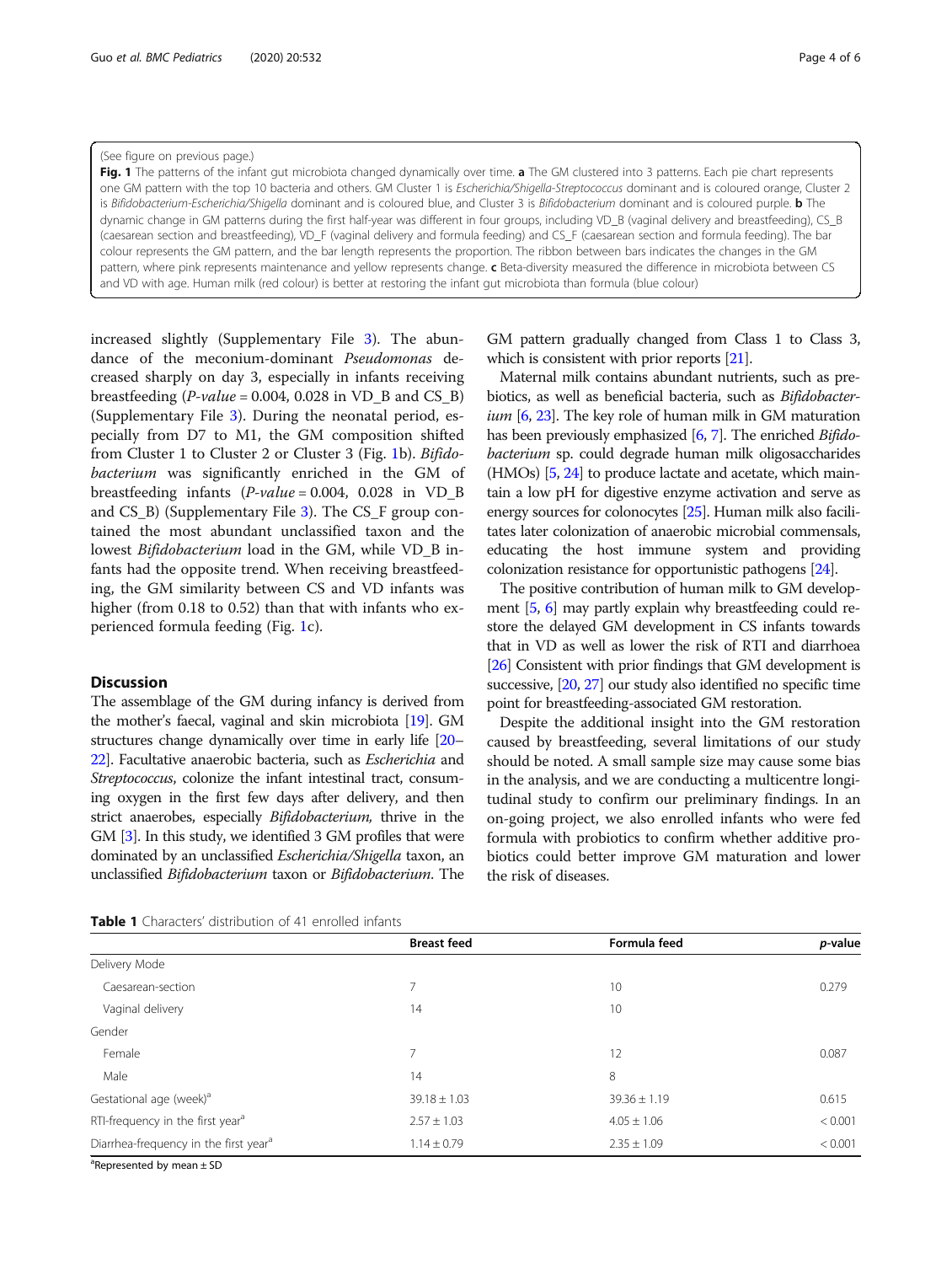<span id="page-4-0"></span>This study revealed that breastfeeding could restore the delayed GM development of caesarean infants. The results expand the understanding of dynamic changes in the GM that occur in early life and provide new evidence to support the breastfeeding policy.

#### Supplementary Information

The online version contains supplementary material available at [https://doi.](https://doi.org/10.1186/s12887-020-02433-x) [org/10.1186/s12887-020-02433-x](https://doi.org/10.1186/s12887-020-02433-x).

| Additional file 1. |  |  |
|--------------------|--|--|
| Additional file 2. |  |  |
| Additional file 3. |  |  |

#### Abbreviations

CS: Caesarean-section; GM: Gut microbiota; OTUs: Operational taxonomic units; PERMANOVA: Permutational multivariate analysis of variance; RTI: Respiratory tract infection; VD: Vaginal delivery

#### Acknowledgments

We are grateful to the nursing staffs who contributed to sample collection. We also thank Nature English Editing Service for polishing the manuscript.

#### Authors' contributions

LZ and WD designed and managed the project. CG and ML enrolled the children and performed the specimens sampling. LX, YZ and YW conduct DNA library extraction and construction. QZ and LZ performed the bioinformatics analysis, graph. CG and QZ interpreted the analysis results and wrote the manuscript. SL and DL guided the statistical analysis. All authors read and approved the final manuscript.

#### Funding

This work was supported by The Support Program of Science and Technology in Hebei province, China (No. H2018206310) and Shenzhen Science and Technology Project (No. JCYJ20170816170527583). The funding bodies played no role in the design of the study and collection, analysis, and interpretation of data and in writing the manuscript.

#### Availability of data and materials

The datasets generated and analysed during the current study are available in the GenBank database under accession number PRJNA576564, [http://](http://www.ncbi.nlm.nih.gov/genbank/) [www.ncbi.nlm.nih.gov/genbank/.](http://www.ncbi.nlm.nih.gov/genbank/)

#### Ethics approval and consent to participate

This study was approved by the Ethics Committee of the Third Hospoital of Hebei Medical University under approval number: 2010–009-1. All procedures performed in this study was in accordance with the ethical standards of the institutional and/or national research committee, as well as the 1964 Helsinki declaration and its subsequent amendments or comparable ethical standard. The guardians of enrolled infants gave written informed consents to participate this research project.

#### Consent for publication

Not applicable.

#### Competing interests

We declare no financial interests or conflicts.

#### Author details

<sup>1</sup>Department of Pediatrics, The Third Hospital of Hebei Medical University, No.139 Ziqiang Road, Shijiazhuang 050051, China. <sup>2</sup>Department of Computer Science, City University of Hong Kong, Hong Kong 999077, China. <sup>3</sup>School of Public Health, Peking University, No.38 Xueyuan Road, Beijing 100191, China. 4 Department of Microbial Research, WeHealthGene Institute, Shenzhen 518000, China. <sup>5</sup>Department of Information, The 960 Hospital of the Joint Logistic Support Force of the Chinese People's Liberation Army, Jinan 250031, China.

#### Received: 28 May 2020 Accepted: 17 November 2020 Published online: 25 November 2020

#### References

- 1. Stewart CJ, Embleton ND, Marrs EC, et al. Temporal bacterial and metabolic development of the preterm gut reveals specific signatures in health and disease. Microbiome. 2016;4(1):67.
- 2. Tamburini S, Shen N, Wu HC, Clemente JC. The microbiome in early life: implications for health outcomes. Nat Med. 2016;22(7):713–22.
- 3. Mueller NT, Bakacs E, Combellick J, Grigoryan Z, Dominguez-Bello MG. The infant microbiome development: mom matters. Trends Mol Med. 2015;21(2): 109–17.
- 4. Praveen P, Jordan F, Priami C, Morine MJ. The role of breast-feeding in infant immune system: a systems perspective on the intestinal microbiome. Microbiome. 2015;3:41.
- 5. Smilowitz JT, Lebrilla CB, Mills DA, German JB, Freeman SL. Breast milk oligosaccharides: structure-function relationships in the neonate. Annu Rev Nutr. 2014;34:143–69.
- 6. Pannaraj PS, Li F, Cerini C, et al. Association between breast Milk bacterial communities and establishment and development of the infant gut microbiome. JAMA Pediatr. 2017;171(7):647–54.
- 7. Fooladi AA, Khani S, Hosseini HM, et al. Impact of altered early infant gut microbiota following breastfeeding and delivery mode on allergic diseases. Inflammation Allergy Drug Targets. 2013;12(6):410–8.
- Milani C, Duranti S, Bottacini F, et al. The First Microbial Colonizers of the Human Gut: Composition, Activities, and Health Implications of the Infant Gut Microbiota. Microbiol Mol Biol Rev: MMBR. 2017;81(4):e00036.
- Backhed F, Roswall J, Peng Y, et al. Dynamics and stabilization of the human gut microbiome during the first year of life. Cell Host Microbe. 2015; 17(5):690–703.
- 10. Stewart CJ, Ajami NJ, O'Brien JL, et al. Temporal development of the gut microbiome in early childhood from the TEDDY study. Nature. 2018; 562(7728):583–8.
- 11. Yassour M, Vatanen T, Siljander H, et al. Natural history of the infant gut microbiome and impact of antibiotic treatment on bacterial strain diversity and stability. Sci Transl Med. 2016;8(343):343ra381.
- 12. Dominguez-Bello MG, Costello EK, Contreras M, et al. Delivery mode shapes the acquisition and structure of the initial microbiota across multiple body habitats in newborns. Proc Natl Acad Sci U S A. 2010;107(26):11971–5.
- 13. Wopereis H, Oozeer R, Knipping K, Belzer C, Knol J. The first thousand days intestinal microbiology of early life: establishing a symbiosis. Pediatr Allergy Immunol. 2014;25(5):428–38.
- 14. Martin R, Makino H, Cetinyurek Yavuz A, et al. Early-life events, including mode of delivery and type of feeding, siblings and gender, shape the developing gut microbiota. PLoS One. 2016;11(6):e0158498.
- 15. Schloss PD, Westcott SL, Ryabin T, et al. Introducing mothur: open-source, platform-independent, community-supported software for describing and comparing microbial communities. Appl Environ Microbiol. 2009;75(23): 7537–41.
- 16. Guo C, Li Y, Wang P, et al. Alterations of gut microbiota in Cholestatic infants and their correlation with hepatic function. Front Microbiol. 2018;9: 2682.
- 17. Edgar RC. Accuracy of microbial community diversity estimated by closedand open-reference OTUs. PeerJ. 2017;5:e3889.
- 18. Arumugam M, Raes J, Pelletier E, et al. Enterotypes of the human gut microbiome. Nature. 2011;473(7346):174–80.
- 19. Palmer C, Bik EM, DiGiulio DB, Relman DA, Brown PO. Development of the human infant intestinal microbiota. PLoS Biol. 2007;5(7):e177.
- 20. Backhed F, Roswall J, Peng Y, et al. Dynamics and stabilization of the human gut microbiome during the first year of life. Cell Host Microbe. 2015; 17(6):852.
- 21. Dogra S, Sakwinska O, Soh SE, et al. Dynamics of infant gut microbiota are influenced by delivery mode and gestational duration and are associated with subsequent adiposity. mBio. 2015;6(1):e02419.
- 22. Yang R, Gao R, Cui S, et al. Dynamic signatures of gut microbiota and influences of delivery and feeding modes during the first 6 months of life. Physiol Genomics. 2019;51(8):368–78.
- 23. Soto A, Martin V, Jimenez E, et al. Lactobacilli and bifidobacteria in human breast milk: influence of antibiotherapy and other host and clinical factors. J Pediatr Gastroenterol Nutr. 2014;59(1):78–88.